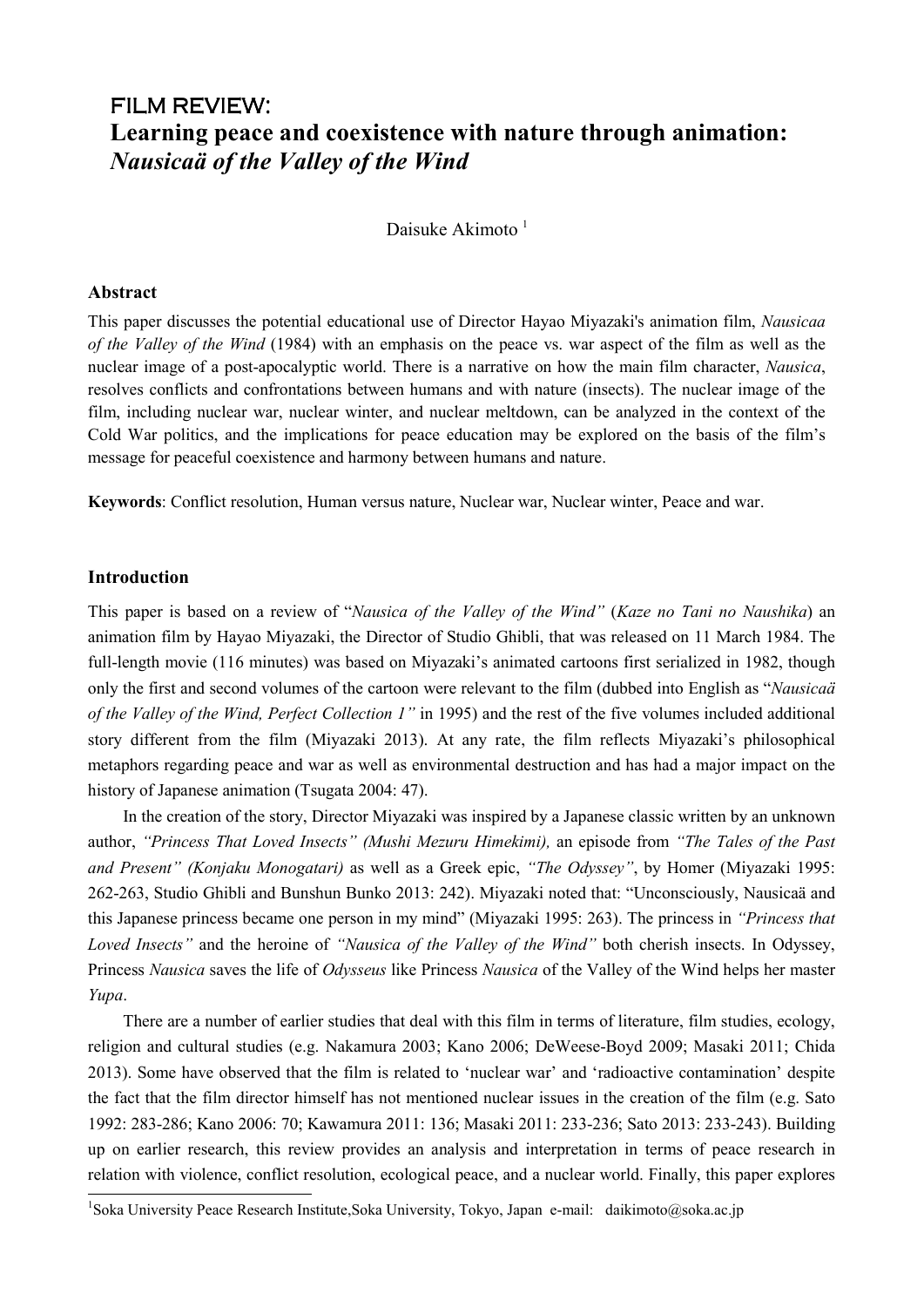the implication of the film for peace education on the basis of Director Miyazaki's message for peaceful coexistence and harmony with nature.

#### **Methodology**

This review is based on peace research methodology, and attempts to correlate the metaphors in the animation film *"Nausica of the Valley of the Wind"* with real world events to criticize and warn of the danger of nuclear weapons, nuclear war, and nuclear winter, as well as other nuclear threats (e.g. Pim 2010: 450- 451; International Christian University Peace Research Institute, ed. 2013). Therefore, it is important to briefly refer to some critical points as well as nuclear threats during the Cold War as a historical and political background for this film.

This paper uses research methodology commonly applied in peace research to focus on war vs. peace, conflict resolution, and nuclear issues in an attempt to clarify the implied messages of the animation film regarding the evils of war, the significance of conflict resolution and ecological peace.

#### **Findings and Discussion**

The film *"Nausica of the Valley of the Wind"* was released in March 1984, in the midst of the Cold War during which the United States and the Soviet Union were competing in the development of nuclear weapons, followed by the United Kingdom, France, and China. Table 1 lists the timeline of some critical points and nuclear threats in the Cold War era and represents the historical and political background of the period; the threat of nuclear weapons and the possibility of a nuclear war could have influenced the creation of the film *"Nausica of the Valley of the Wind"*.

*The image of nuclear war and nuclear winter:* Tadao Sato (1992: 283-286) observed that the film *Nausica* deals with social and global problems such as nuclear weapons, nuclear war, and environmental destruction in an artistic way. The story of the film is about a fictionalized world 1,000 years after the end of the industrial civilization destroyed by the final war in "Seven Days of Fire" (*hi no nanokakan*). The world is ruled by gigantic mutated insects, and descendants of humans cannot live without a mask because of the poisonous air, or miasma (*shōki*) released in "Sea of Decay", or "Toxic Jungle" (*fukai*). *Nausica* in the beginning of the film describes the "Toxic Jungle" as a "forest of death" and explains that lungs are rotten in five minutes without a mask. Human beings are thus depicted powerless in relation to the nature (insects and toxic jungle).

Masaru Sato (2013: 233-243) pointed to the relationship between the "Toxic Jungle" in the film and the world affected by the so-called 'nuclear winter' where it might be difficult for humans to stay alive. According to Encyclopaedia Britannica (2014), nuclear winter is a form of environmental devastation that scientists contend "would probably result from the hundreds of nuclear explosions in a nuclear war." The impact of nuclear war and nuclear winter was calculated by several scientists including an astrophysicist, Carl Sagan:

"… in simulated explosions of several thousand megatons, dust and smoke are generated and encircle the earth within 1 to 2 weeks so that average light levels may be reduced to very low levels while land temperatures can reach -15℃ to -25℃." (Turco et al. 1983: 1283)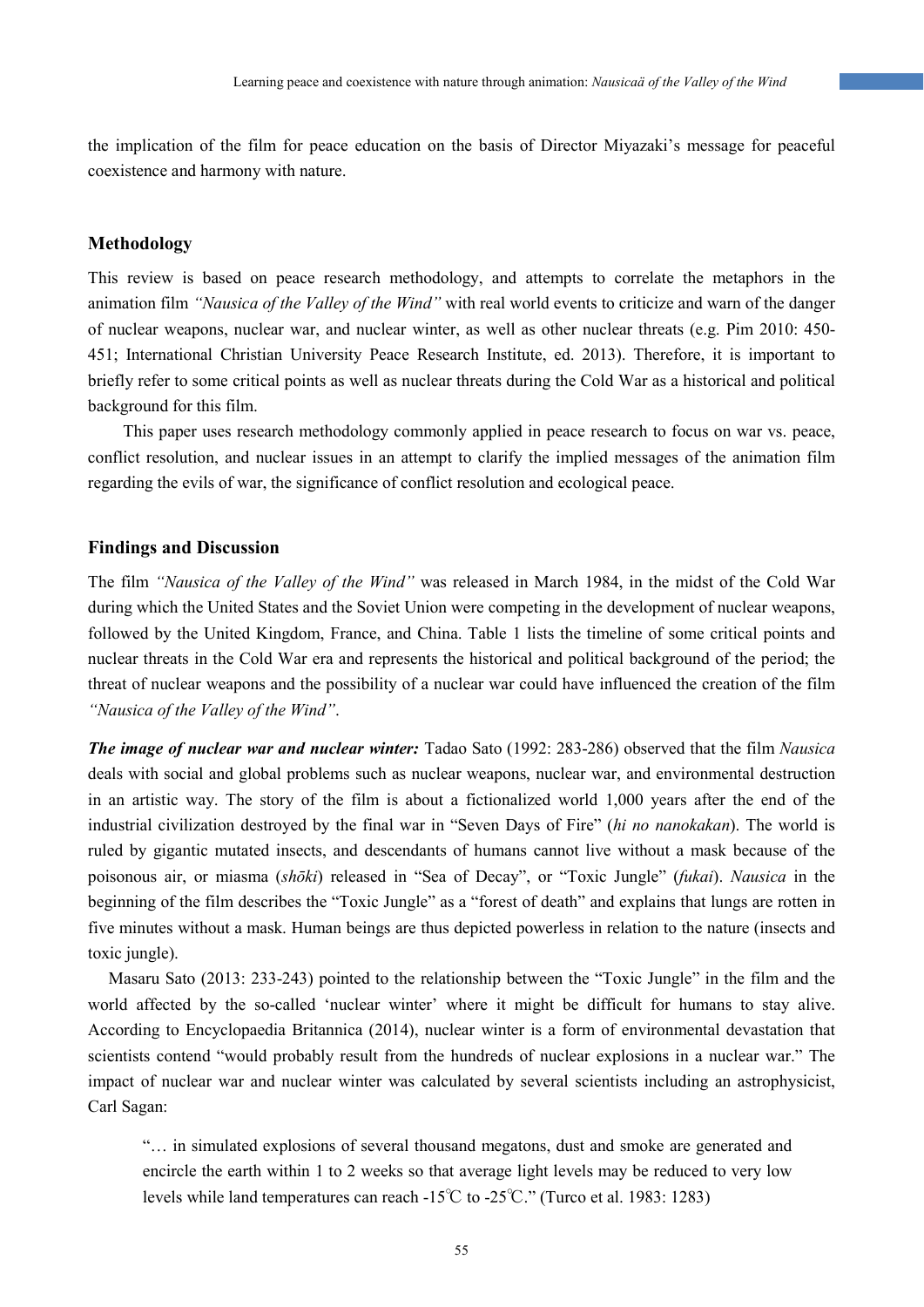| Year | Month      | <b>Historical Events</b>                                            |
|------|------------|---------------------------------------------------------------------|
| 1945 | July       | The US tested an A-bomb/Potsdam Conference (Truman, Attlee, Stalin) |
|      | Aug        | A-bombs dropped on Hiroshima and Nagasaki                           |
| 1946 | Mar        | Churchill's 'Iron Curtain' speech                                   |
| 1947 | Mar/Jun    | Truman Doctrine announced/Marshal Plan announced                    |
| 1948 | Mar        | Partial blockade of Berlin began                                    |
| 1949 | Apr        | The North Atlantic Treaty Organization (NATO) signed in Washington  |
|      | Aug        | The Soviet Union exploded its first A-bomb                          |
| 1950 | Jun        | The outbreak of Korean War                                          |
| 1952 | Oct        | The UK detonated its first A-bomb (in Western Australia)            |
|      | Nov.       | The US exploded its first H-bomb                                    |
| 1953 | Aug        | The Soviet Union exploded its first H-bomb                          |
| 1955 | May        | West Germany admitted to NATO, Warsaw Pact signed                   |
| 1957 | Aug/Oct    | The Soviet Union launched ICBM/Soviet launched Sputnik Satellite    |
| 1960 | Feb        | France exploded its first A-bomb                                    |
|      | Dec        | The 'Vietnam War' broke out                                         |
| 1962 | Oct        | The Cuban missile crisis                                            |
| 1964 | <b>Nov</b> | China exploded its first A-bomb                                     |
| 1967 | Jun        | China exploded its first H-bomb                                     |
| 1979 | Mar        | Three Mile Island Nuclear Reactor Accident (US)                     |
|      | Dec        | The Soviet Union invaded Afghanistan                                |
| 1983 | Mar        | US President Reagan proposed the Strategic Defence Initiative (SDI) |
|      | <b>Nov</b> | The US began deploying INF Pershing II missiles in West Germany     |

**Table 1:** Sequence of historical events, including nuclear threats, in the Cold War era

Note: The chronology by Nye and Welch (2011: 173-177) modified by the author.

A research team composed of 20 scientists including Sagan furthermore warned:

"Subfreezing temperatures, low light levels, and high doses of ionizing and ultraviolet radiation extending for many months after a large-scale nuclear war could destroy the biochemical support systems of civilization… Postwar survivors would face starvation as well as freezing conditions in the dark and be exposed to near lethal-doses of radiation… Extinction of a large fraction of the Earth's animals, plants, and microorganisms seems possible. The population size of *Homo sapience* conceivably could be reduced to prehistoric levels or less, and the extinction of the human species itself cannot be excluded" (Ehrlich et al. 1983: 1293).

Of course, it is not certain whether nuclear winter will occur after the outbreak of a nuclear war. It depends on how many nuclear weapons and where they are used; some analysts predict that the result of nuclear war is a 'nuclear autumn' rather than a nuclear winter (Nye and Welch 2011: 162). Nonetheless, as Joseph Nye Jr. and David Welch noted: "The certainty is that a large-scale nuclear war would destroy civilization as we know it, at least in the Northern Hemisphere" (Ibid). In this sense, the contaminated world in the film is consistent with a situation of destroyed civilization as a result of nuclear war and nuclear winter.

From the outset of the film, *Lord Yupa* finds out that a village was contaminated to the extent that the place became completely unlivable and its people died. This is a vivid image of 'nuclear winter'. Moreover, *Nausica* comes across lots of spores falling like snow in the "Toxic Jungle" just like a 'nuclear winter' caused by the "Seven Days of Fire". Thus, although Director Miyazaki did not explicitly mention nuclear issues, the film reminds the audience of the image of nuclear war and nuclear winter.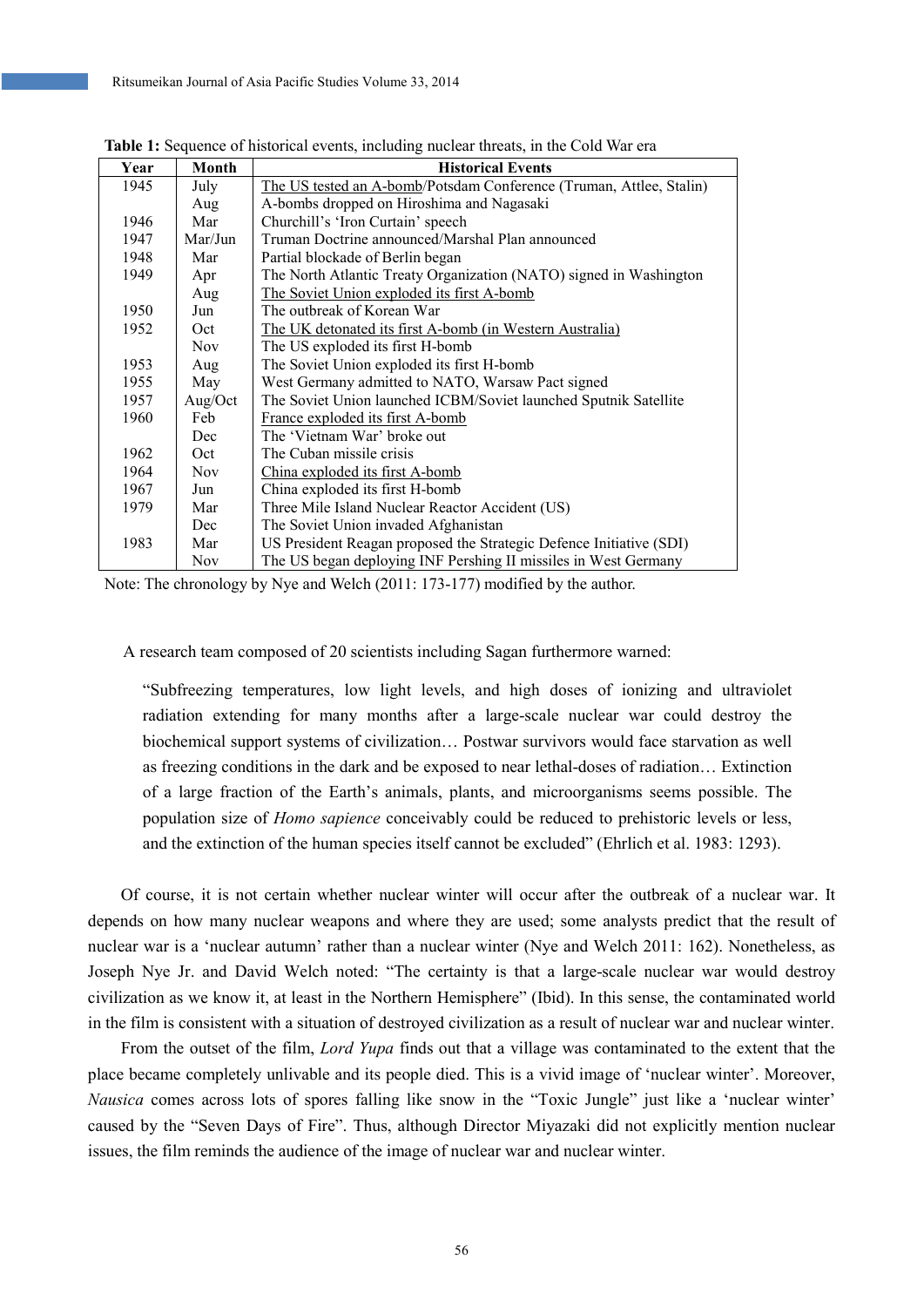*Nausica's stance in respect to violence, and conflict resolution:* The film can be analyzed from the perspective of peace research, especially the peace-loving nature of the heroine, the depiction of violence and conflict resolution. The main character, *Nausica*, is a princess of the "Valley of the Wind" (*kaze no tani*) located in the periphery and protected from poisonous air by the wind. As a charismatic and messianic heroine, *Nausica* attempts to harmonize the confrontation between human beings and nature (insects), resolve a conflict between two countries (*Tolmekia* and *Pejite*) and to explore a solution to purify the contaminated world. In a way, *Nausica*'s attractiveness represents the 'feminist' aspect of the film as an antithesis of masculinity, with the 'female principle' along the lines of anti-war/anti-nuclear philosophy as well as environmental protectionism (Yokota 2013: 190-191; Kano 2006: 70).

*Nausica* uses civilian equipment rather than military or fighting weapons. She prefers riding a civilian glider to a military gunship. In air battle scenes, she consistently ducks enemy's attacks rather than fighting back. Also she uses an everyday ceramic knife and a civilian pyrotechnic gun instead of deadly force (Animage 2010: 36-37). Likewise, she uses a flash bomb and an insect whistle to stop opponents' violence in a non-violent way.

From the beginning of the film, *Nausica* shows her unique, mysterious, and inquisitive nature. The people of the valley are afraid of going to the "Toxic Jungle", but *Nausica* takes pleasure in exploring the toxic areas in an attempt to discover something beneficial for the Valley. She carries a ceramic knife in her field work to collect useful materials, but not for harming or killing insects and animals.

*Nausica*'s attempts to resolve conflicts in a peaceful way is shown in the scene in which she tries to rescue an old traveler, chased by a gigantic monster, *Ohmu*, the king of insects in the "Toxic Jungle". First, *Nausica* attempts to stop *Ohmu* by talking to it, but *Ohmu* is so furious that it would not listen to her. Then, she decides to use a flash bomb in order to stop it from attacking the traveler. Finally, *Nausica* uses an insect whistle, or a bullroarer (*mushibue*), to make *Ohmu* go home. This scene indicates *Nausica*'s personality and tendency for peaceful conflict resolution as well as her charm with soft power, as opposed to hard power (e.g. Nye 2004). It turns out that the traveler is the valley's sword master and *Nausica*'s teacher, *Lord Yupa*.

*Nausica* shows her self-sacrifice and non-violence pacifist characteristic in making friends with a wild animal, fox-squirrel (*kitsunerisu*). *Yupa* had confused the fox-squirrel as a human baby taken by a gigantic mutated insect and therefore discharged a gun at the insect and inadvertently agitated *Ohmu*. This can be interpreted as *Yupa* getting accidentally involved in a conflict with *Ohmu*, and therefore, trying to escape from it. The fox-squirrel captured by *Yupa* is small but aggressive, so *Yupa* advised *Nausica* not to touch it. Yet, *Nausica* kept trying to make friends with the fox-squirrel, even though it bit her finger. In seeing *Nausica*'s blood, the fox-squirrel's aggressiveness suddenly disappeared and it licked her finger trying to heal the wound. *Nausica*'s self-sacrifice is another example of non-violent conflict resolution using soft power.

Based on an animated cartoon (*manga*) the first volume of which was published in 1982, the film *Nausica* reflects the image of the Cold War politics (1945-1989) in the confrontation between the two countries of *Tolmekia* and *Pejite* (Tachibana 2013: 22); the original model of the confrontation in the story was the war between Germany and Soviet Union (Uchida 2013: 122). The kingdom of *Tolmekia* is a powerful militarist state that attempts to maximize its military power by attaining a Giant Warrior (*kyoshinhei*) that nearly devastated human civilization in the "Seven Days of Fire".

Meanwhile, after the clash of the aircraft of *Tolmekia*, *Lastelle*, princess of *Pejite* in hostage, asked Nausica to burn down the embryo of a giant warrior. Given the political background of the Cold War, the "Giant Warrior" may be the metaphor of a nuclear weapon that could also devastate human civilization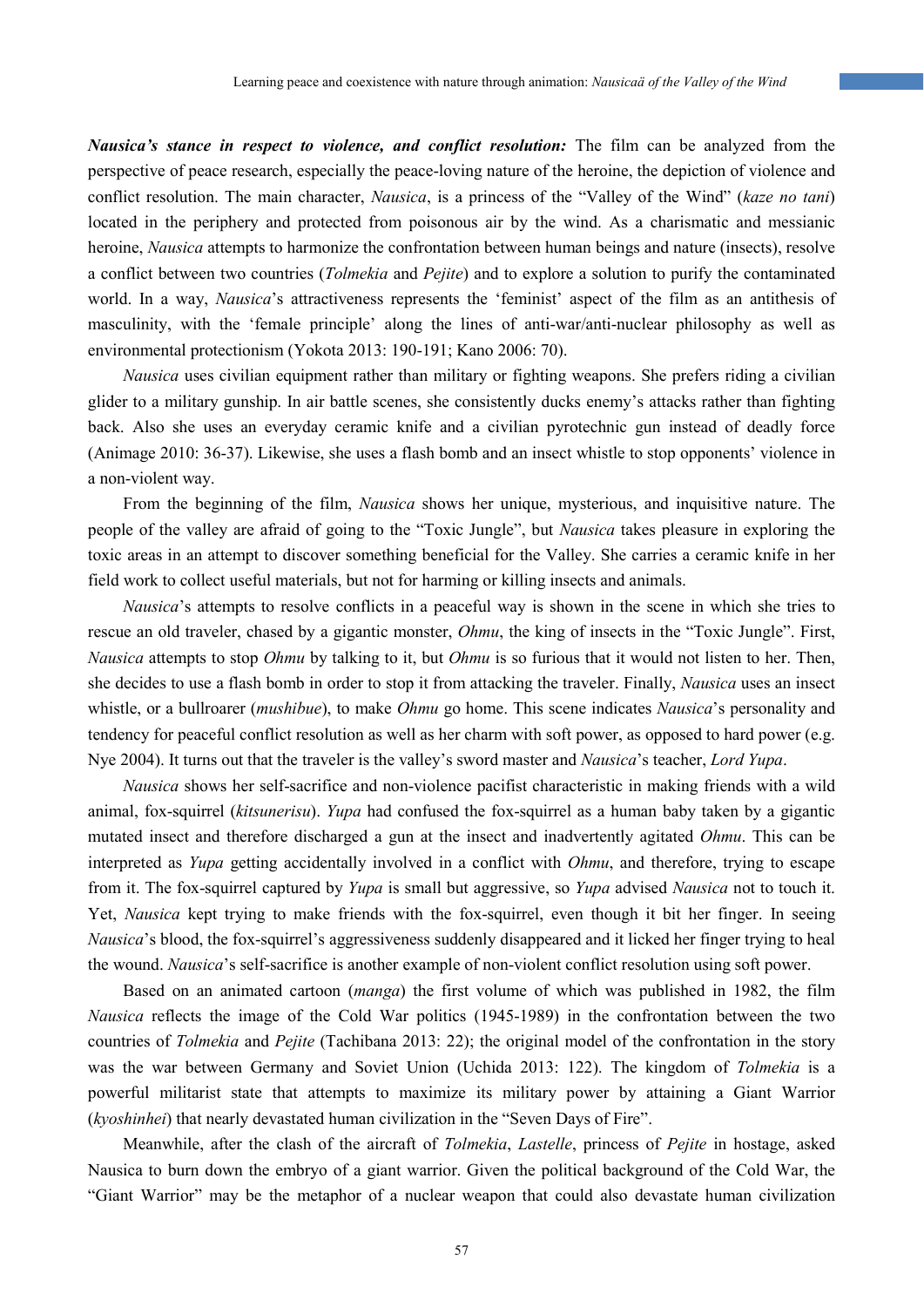(Tachibana 2013: 22). In the scene that narrates the "Seven Days of Fire", fire giant warriors destruct the world, which could be a reference to the five nuclear weapons states at the time (the United States, the Soviet Union, the United Kingdom, France, and China).

Basically, *Nausica* prefers not to harm or kill in conflict resolution, but she is not an 'absolute pacifist' and the people of the valley also do not adopt a policy of 'unarmed neutrality' (Sato 2013: 235). For instance, *Nausica* lost her temper and killed several *Tolmekian* soldiers because they murdered her father, king of the valley. In terms of peace research, her reaction is an act of retaliation rather than legally justifiable selfdefense to prevent aggressors from attacking. Therefore, *Lord Yupa* intervened in the fighting between *Nausica* and one of the *Tolmekian* soldiers with a non-lethal method. As a result, *Nausica* harmed *Yupa* with a sword, yet it put an end to the battle scene.

There are four stages of conflict resolution (preventive diplomacy, peacemaking or peace-enforcement, peacekeeping, and peacebuilding) as suggested by the former United Nations Secretary General Boutros Ghali (1992). In this perspective, as opposed to *Nausica*'s emotional response, *Yupa*'s action can be regarded as 'non-lethal peace-enforcement' to block the violence of conflicting parties. *Yupa* admonishes *Nausica* not to fight in order to save other people of the valley in hostage. Although *Nausica* uses violence to revenge, the film stresses on the importance of 'non-killing' through the act of *Yupa* who lets *Nausica* hurt his arm but stops the violence. The scene illustrates how human beings, even a peace-loving person like *Nausica*, may become insane and violent once involved in war. Later, *Nausica*'s non-violent methods turn out to be successful.

*Human vs. nature and its implication for ecological peace:* The implications of this film for 'ecological peace' have been highly recognized. The film was recommended by the World Wildlife Fund (WWF), the world's largest non-governmental organization for endangered species conservation, established in Switzerland in 1961 (Kano 2006: 64, 330). In the year of the release of *Nausica*, the WWF set up a nationwide campaign, "Pennies for Pandas" which collected some US\$ 50,000 in the United States (WWF 2013). Panda dolls and posters to appeal for conservation of endangered species were placed at theaters in Tokyo. Just before the start of the film, a monochrome panda's picture, the symbol of the WWF, appeared to convey the ecological message of the film to the audience (Kano 2006: 64). Indeed, if nuclear winter is brought about by nuclear war, "the extinction of a large fraction of the Earth's animals, plants, and microorganisms seems possible" (Ehrlich et al. 1983: 1293). The recommendation made by the WWF implies that the film was expected to contribute to spreading the message for ecological peace.

In the film, *Nausica* realizes that the plants underground purify the air indicating that nature recovers itself even though humans pollute the soil and air. She also attempts to prevent war between humans and animals that would cause further environmental destruction. *Nasusica*'s use of soft power is also shown to help win opponents to her side.

In the end, *Nausica* sacrifices her life to make *Ohmu* realize that Nausica was helping a baby *Ohmu*, and they stop running. Without *Nausica*'s self-sacrifice, it might be impossible to calm down the army of *Ohmu*, so her non-violent method turns out to be effective in saving the valley and its people. Sato (2013: 236) analogized the self-sacrifice and resurrection of *Nausica* with that of Jesus. Moreover, Ian Deweese-Boyd (2009) described *Nausica*'s self-sacrifice in the film as 'ecological pacifism' and 'green gospel'.

David R. Loy and Linda Goodhew (2004: 67) conducted a conflict analysis of the film by focusing on a spiritual dimension and a spiritual image in terms of 'hatred/violence/evil and selfless compassion' (Ibid: 68).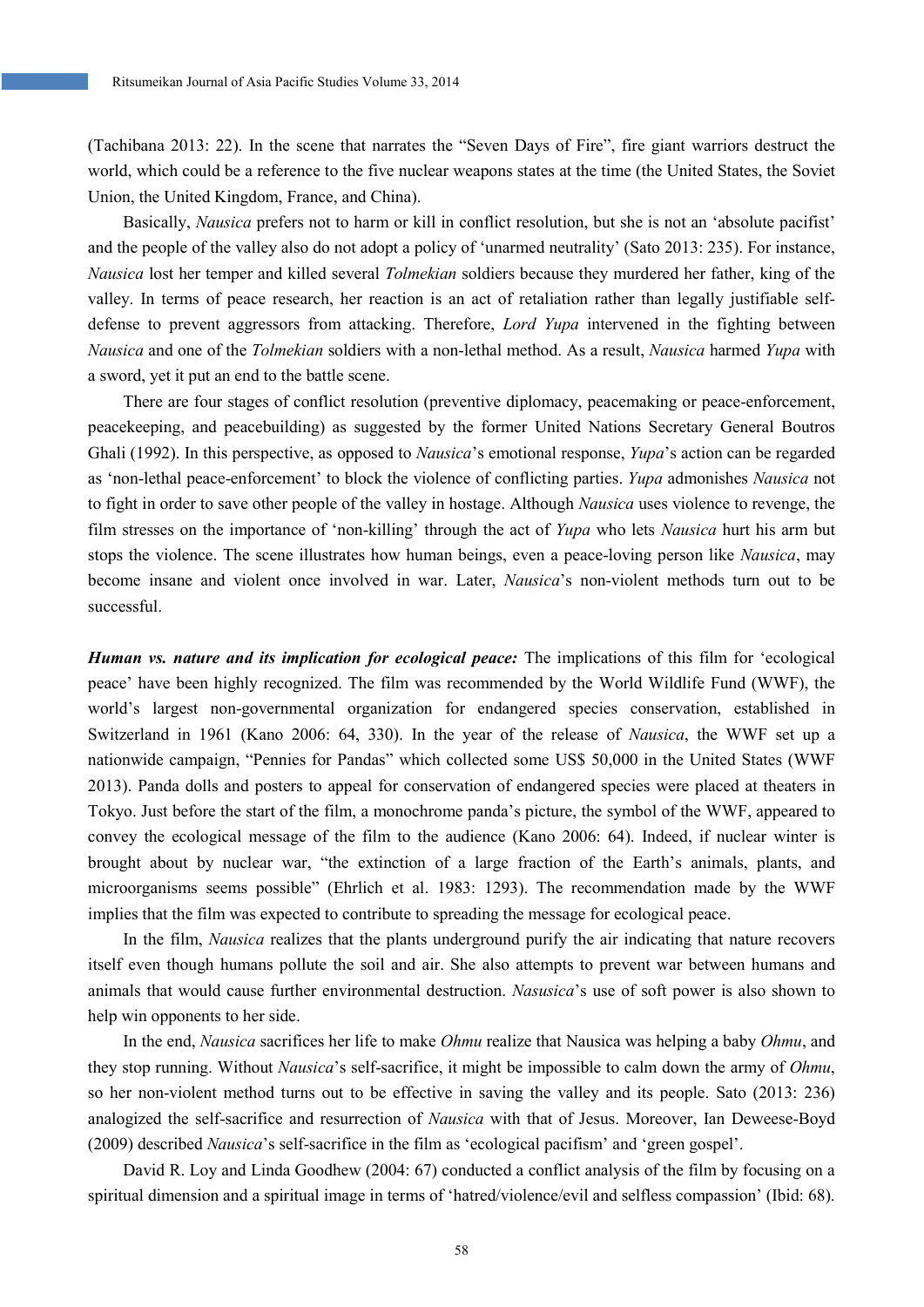Conflicting groups in the human world are illustrated by various characters in the film. Humans are also confronted with nature (lethal air in the "Toxic Jungle" and mutated giant insects, especially *Ohmu*). *Nausica* can be regarded as a conflict mediator for conflict resolution through peaceful, non-violent and self-sacrifice methods. Loy and Goodhew (Ibid: 74) observed that the film tries to emphasize the 'ancient law' that: "hatred is never overcome by hatred" just as the teachings of Christianity and Buddhism. Chida (2013: 87) has argued that the self-sacrifice of *Nausica* is related to that of a suicide mission (*tokkō*) in the Asia Pacific War. Yet the two types of self-sacrifice are different in that the former is based on 'non-violence' and the latter resorted to violence.

*Wind vs. fire, and its implication for nuclear meltdown:* Director Miyazaki created this film in response to Minamata disease, a neurological syndrome caused by mercury poisoning, which affected not only human body but also fishing in the area (Miyazaki and Callenbach 2013: 290). Still, as discussed in earlier research and in this review, the film has implications not only for nuclear war and nuclear winter, but also for nuclear reactor accidents (Kawamura 2011: 136; Masaki 2011: 233-236, 239-240). In fact, it can be argued that an actual incident (Fukushima nuclear disaster) has followed on the pattern seen in the "Toxic Jungle" at the film, and consequently, "Japanese people's reception of the film has shifted according to the change of the social context" (Furukawa 2012).

Indeed, Miyazaki is opposed to nuclear weapons and nuclear power plants and has consistently warned on the danger of nuclear accidents. For instance, in another work, *"On Your Mark"* (1995), Miyazaki pointed to the danger of atomic civilization and depicted the environment contaminated by radiation which reminds the audience of the 1986 nuclear reactor accident in Chernobyl (Kano 2006: 182). Whereas *"Nausica of the Valley of the Wind"* (1984) was created before the Chernobyl nuclear accident, *"On Your Mark"* (1995) is more closely related to the situation of a nuclear meltdown and the following radioactive contamination (Gossin and Hairston 1999).

Although the film *Nausica* was not meant to be an anti-nuclear power plant work, the "Toxic Jungle" where human beings cannot live without a gasmask resembles the world affected by nuclear winter after nuclear war or contaminated with radioactive materials possibly due to nuclear accidents. From the perspective of metaphors, Minato Kawamura (2011: 136) has compared *Nausica*'s world in which 'wind' needs to be blown in order to purify the toxic air, to the 'water' that is needed to cool a nuclear reactor in order to prevent a meltdown and an accident from happening. Kawamura moreover analyzed that it is likely that Miyazaki does not support using nuclear power/energy (Ibid: 138). Miyazaki has warned about the fragility of nuclear reactors, which eventually underwent 'the world's first earthquake-tsunami-nuclear disaster' (Hirose 2011). After the 2011 Fukushima nuclear incident, Miyazaki explicitly stated that he wants to create animation films without using nuclear-generated electricity (Okada 2013: 155). In international conferences of Animation Studies, it has been critically pointed out that Japan could not prevent the Fukushima nuclear accident despite the fact that many nuclear-related films, like *Nausicaa*, were made and widely distributed in the country (Studio Ghibli and Bunshun Bunko 2013: 310).

The poisonous spore discharged by toxic plants in the film is similar to plutonium which is toxic and takes some 100,000 years to detoxify its harmful radiation. Thus, this film values 'wind' over 'fire' of nuclear power plants and nuclear weapons (Masaki 2011: 233-236). Although the film and animated cartoons in general are not necessarily designed to point out the risk of nuclear reactors, but the implication for ecological peace is clear, and therefore, it is possible to argue that the film has a significant implication on the use of atomic power/energy for educational purposes. The anti-nuclear message of this film, and also the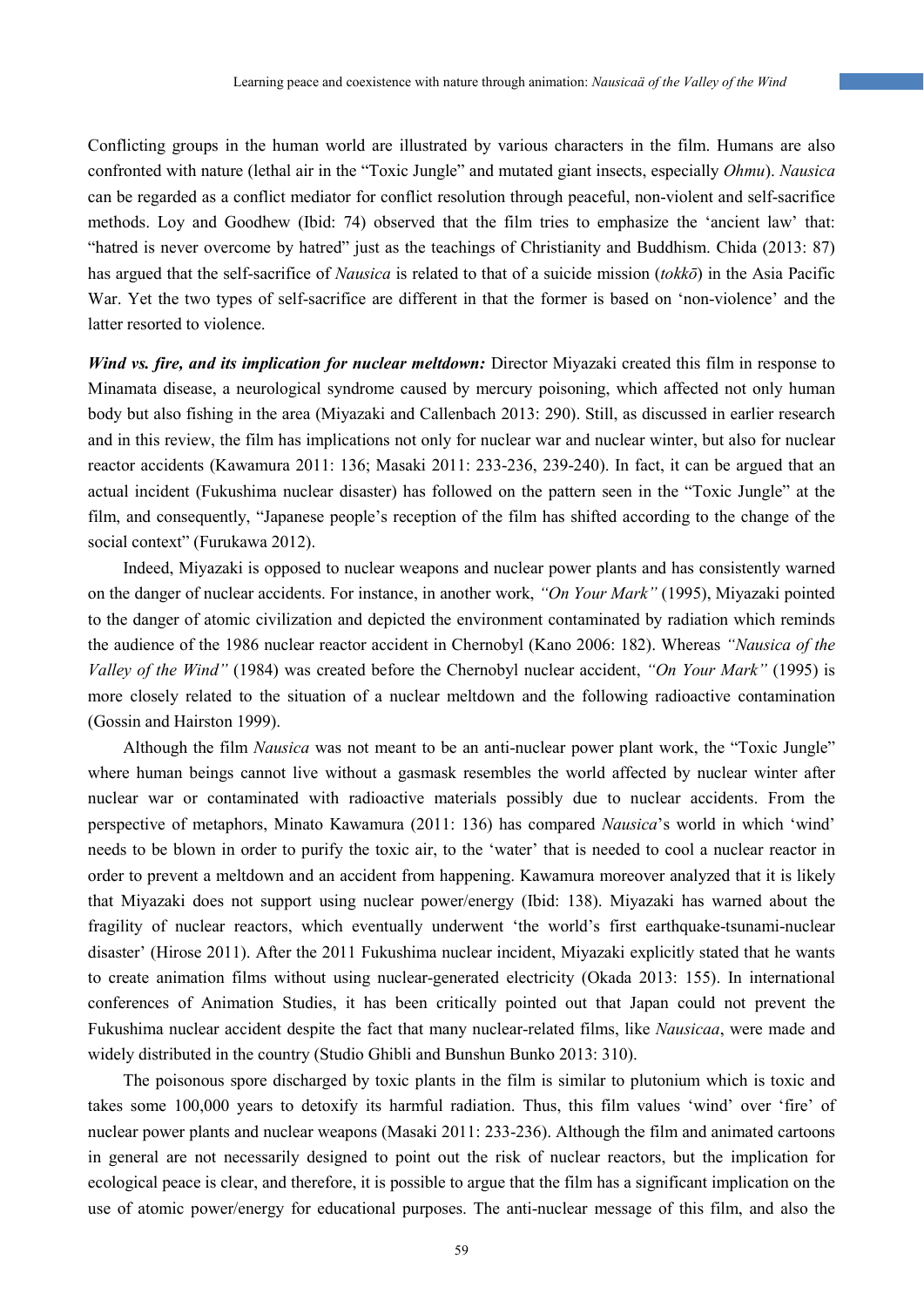implication of the film for peace education need to be considered.

*From red to blue, and its implication for peace education:* In comparison with other popular animated films created by Director Miyazaki, such as *"Laputa: Castle In The Sky"* (1986), *"My Neighbor Totoro"* (1988), *"Kiki's Delivery"*(1989), and "*Spirited Away"* (2001), the film *"Nausica of the Valley of the Wind"* (1984), is difficult to understand for children and even for a mature audience. In fact, the contents of other Miyazaki animation films tend to focus on fantasized worlds with animated adorable animals. However, the content of the film *Nausica* is too serious for those who desire only entertainment rather than education and enlightenment. Therefore, despite its philosophical and educational implications, this film has been frequently ignored or 'rejected' by some audience (Hirota 2004: 29).

It is paradoxical but being esoteric is one of the reasons that the film needs to be dealt as a teaching material in the field of education. Pam Gossin and Marc Hairston (1999a), for instance, utilized the film and other animated cartoons in a literature course entitled *"Nature Wonders"* at the University of Texas at Dallas. They dealt with *Nausica* in Week 1, 2 and 3, and about 60% of their students chose the topic for the final research paper in the course. As teaching materials, they utilized the film version as well as the first and second volumes of the comic version (*Nausicaä of the Valley of the Wind: Perfect Collection 1*) (Ibid). In Week 1, Gossin and Hairston (1999b, 1999c) offered an introductory class on Miyazaki animations and provided a comparative analysis of the film and manga of *Nausica* in Week 2. In Week 3, they dealt with the nuclear issue of the story compared to another nuclear-related film by Miyazaki, *"On Your Mark"* (1995). Although their teaching focused on animation studies, it is clear that the purpose of the education is to enlighten the students for ecological peace.

Likewise, Miyazaki animation films have been utilized as teaching material in Japanese universities (Yonemura 2003: 10). The film can thus be utilized as an educational material in the course of peace education as well. The images of nuclear war, nuclear winter, and nuclear meltdown may be explained in an appropriate context to students to help them comprehend the implications of the story. Whereas Osamu Tezuka's Animation, *"Astro Boy" (Tetsuwan Atomu)* (1963-1966), was accepted by audience based on a tacit premise of the peaceful use of atomic energy, in the same line with the US President Eisenhower's speech, *Atoms for Peace* (1953), Miyazaki's *"Nausica of the Valley of the Wind"* (1984) may be recognized as an anti-nuclear animation film. Given the influence of Tezuka and Miyazaki's animations, such differences need to be clarified for peace education in terms of nuclear-related issues (e.g. tezukaosamu.net 2014; IAEA 2014). Even the implication of the change of the eye color of *Ohmu* from red (violence, hatred) to blue (peace, love) can be discussed in the class. These minor connotations and details of the film can be examined in lecture or group discussions of peace education not only in colleges but also lower educational levels.

# **Conclusion**

This review has examined the film *"Nausica of the Valley of the Wind"* in terms of peace research. It was argued that the film visualizes three types of nuclear images: a nuclear war ("Seven Days of Fire"), a nuclear winter ("Toxic Jungle"), and a nuclear meltdown ("Melting Giant Warrior"). Although Director Miyazaki has not claimed that the film was intended to criticize nuclear weapons and/or reactors, given his anti-war/antinuclear stance, it is fair to interpret that the film has profound implications on those issues.

The review has also offered an analysis of conflict resolution where *Nausica* was involved either as a conflict party or a third party. It was pointed out that *Nausica* helps illustrate the use of non-violence and self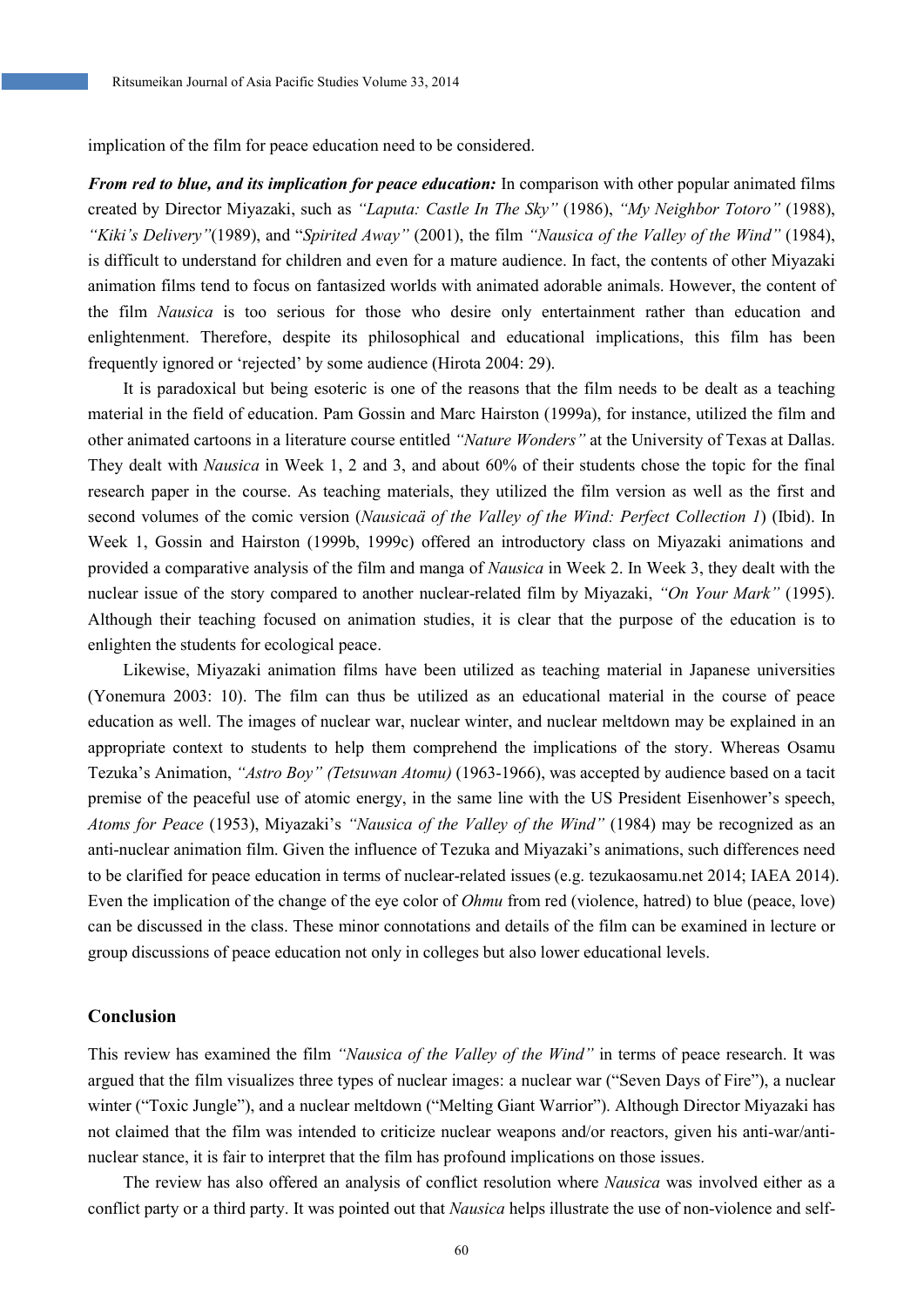sacrifice as a peaceful method for conflict resolution. The film emphasizes the significance of love and nonviolence rather than hatred and revenge.

In conclusion, this film is not only entertaining but also has educational and philosophical aspects with profound implications for conflict resolution, the Cold War, the nuclear image, and ecological peace, i.e. harmony between humans and nature. Given the cultural, social and international influences of Miyazaki animation, this film may continue to entertain and enlighten audience in the world. More significantly, this film can be recognized and shared as a warning for humanity as a whole in the aftermath of Fukushima nuclear incident. Based on its message of anti-war/anti-nuclear ecological philosophy and for peaceful coexistence, the film can be referred to and utilized as a teaching material in peace education.

# **References**

Animage. 1984. The Art of Nausicaa. Tokyo: Tokuma Shoten.

- Animage. 2010. Eiga Kaze no Tani no Naushika (Film, Nausicaa of the Valley of the Wind): Guidebook. Tokyo: Tokuma Shoten.
- Chida Hiroyuki. 2013. Poppu Karuchaa no Shisoken (The Philosophical Category of Popular Culture). Tokyo: Oufu.
- DeWeese-Boyd, Ian. 2009. 'Shojo Savior: Princess Nausicaa, Ecological Pacifism, and The Green Gospel'. The Journal of Religion and Popular Culture 21:2, Summer 2009.
- Ehrlich, Paul R., John Harte, Mark A. Harwell, Peter H. Raven, et al. 1983. 'Long-term Biological Consequences of Nuclear War'. Science 222(4630): 1293-1300.
- Encyclopaedia Britannica. 'Nuclear Winter'. Available at, http://global.britannica.com/EBchecked/topic/421885/nuclearwinter (accessed 3 January 2014).
- Furukawa, Hiroko. 2012. "Reality Follows Anime: Post-Fukushima Implications in Nausicaä". Conference of Contemporary Japanese Media Cultures. 5 September 2012. The abstract of the unpublished conference paper is available at http://www.academia.edu/1788802/Reality\_Follows\_Anime\_Post-Fukushima\_Implicatures\_in\_ Nausicaa (accessed 9 January 2014).
- Ghali, Boutros B. 1992. An Agenda for Peace: Preventive Diplomacy, Peacemaking and Peace-keeping, http://www.un.org/Docs/SG/agpeace.html (accessed 14 September 2009).
- Gossin, Pam and Marc Hairston. 1999a. 'Material and Information About Miyazaki, Nausicaa of the Valley of the Wind, and Anime for the Spring 1999 A&H 3300 Class ''Natural Wonders'' at the University of Texas at Dallas. Available at, http://www.utdallas.edu/research/spacesciences/hairston/ah3300.html (accessed at 9 January 2014).
- Gossin, Pam and Marc Hairston. 1999b. 'Manga Anime, and Miyazaki by Marc Hairston'. Available at http://www.utdallas.edu/ research/spacesciences/hairston/nausicaa\_lecture\_1\_p1.html (accessed at 9 January 2014).
- Gossin, Pam and Marc Hairston. 1999c. 'Comparison of the Movie and Manga of Nausicaa'. Available at http://www.utdallas.edu/research/spacesciences/hairston/nausicaamanga\_film.html (accessed 9 January 2014).
- Gossin, Pam and Marc Hairston. 1999d. 'Coda: On Your Mark and Nausicaa'. Available at http://www.utdallas.edu/research/spacesciences/hairston/nausicaa\_lecture\_3\_p1.html (accessed at 9 January 2014).
- Hirota, Shuo. 2004. Miyazaki Anime no Josei tachi: Kurarisu kara Chihiro made (Women in Miyazaki Animation: From Clarisse to Chihiro). Tokyo: Shinpusha.
- Hirose, Takashi. 2011. Fukushima Meltdown: The World's First Earthquake-Tsunami-Nuclear Disaster. Tokyo: Asahi Shinsho Publications.
- IAEA (International Atomic Energy Agency). 2014. 'Atoms for Peace Speech'. Available at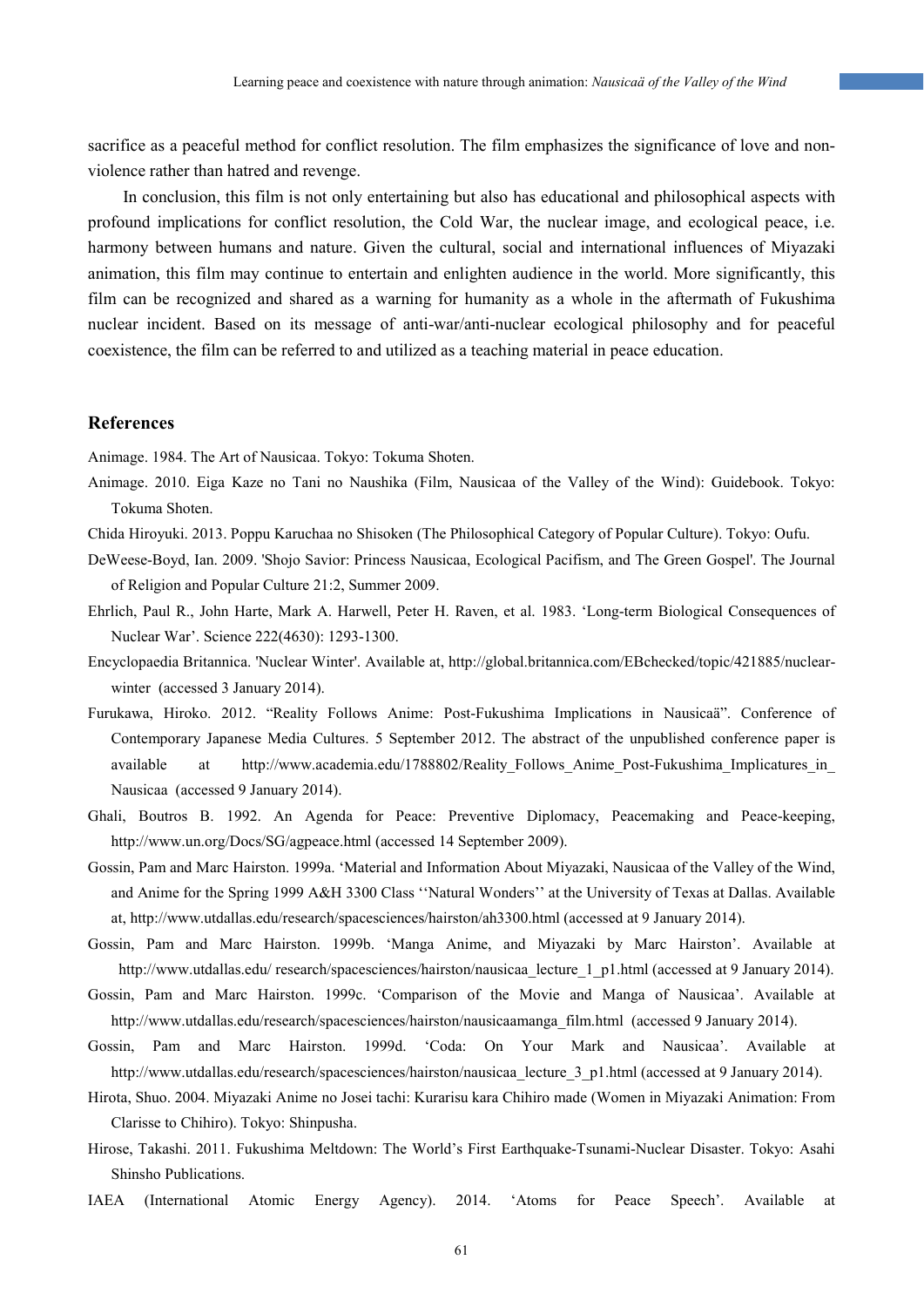http://www.iaea.org/About/atomsforpeace\_speech.html (accessed 10 January 2014).

- International Christian University Peace Research Institute, ed. 2013. Datsu Genpatsu notameno Heiwagaku (Peace Studies for Nuclear Phaseout). Kyoto: Horitsu Bunkasha.
- Kano, Seiji. 2006. Miyazaki Hayao Zensho (The Complete Miyazaki Hayao). Tokyo: Film Art-sha.
- Kawamura, Minato. 2011. Genpatsu to Genbaku: 'Kaku' no Sengo Seishinshi (Nuclear Reactor and Nuclear Bombing: Postwar Spiritual History of 'Nuke'. Tokyo: Kawade Shobo Shinsha Publishers.
- Loy, David R. and Linda Goodhew. 2004. 'The Dharma of MIYAZAKI Hayao: Revenge vs. Compassion in Nausicaa and Mononoke'. Bunkyo Daigaku Kokusai Gakubu Kiyo 14(2): 67-75.
- Masaki, Akira. 2011. Hajimete no Shukyogaku: 'Kaze no Tani no Naushika' o Yomitoku (Introduction to Religious Studies: Deciphering 'Nausica of the Valley of the Wind'). Tokyo: Shunjusha.
- Miyazaki, Hayao. 1995. Nausicaä of the Valley of Wind. Perfect Collection 1. San Francisco: Viz Communications.
- Miyazaki, Hayao. 2013. Kaze no Tani no Naushika (Nausicaa of the Valley of the Wind) Vol. 1-7. Tokyo: Tokuma Shoten.
- Miyazaki, Hayao and Ernest Callenbach. 2013. 'Hi o suteru? ''Naushika'' to Reizoko no aru ''Ecotopia'' (''Naushika'' without Fire? and "Ecotopia" with Refrigerator)'. In Studio Ghibli and Bunshun Bunko ed. 2013. Jiburi no Kyokasho 1: Kaze no Tani no Naushika (Textbook of Ghibli 1: Nausicaa of the Valley of the Wind). Tokyo: Bungei Shunju, pp. 276-291.
- Nakamura, Miharu. 2003. 'Ekijoka suru Karada: Kaze no Tani no Naushika no Sekai' (Melting Bodies: The World of Nausica of the Valley of the Wind). In Yonemura, Miyuki. 2003. ed. Jiburi no Mori e (Towards Forest of Ghibli). Tokyo: Shinwasha, pp. 200-233.
- Nye, Joseph S. Jr. 2004. Soft Power: The Means to Success in World Politics. New York: Public Affairs.
- Nye, Joseph S. Jr. and David Welch. 2011. Understanding Global Conflict and Cooperation: An Introduction to Theory and History. Eighth Edition. Boston: Longman.
- Okada, Toshio. 2013. 'Kaze Tachinu' o Kataru: Miyazaki Hayao to Sutajio Jiburi, sono Kiseki to Mirai (On 'The Wind Rises': Hayao Miyazaki and Studio Ghibli, its Past and the Future). Tokyo: Kobunsha.
- Oxford Dictionaries. 2014. 'Meltdown'. Available at, http://www.oxforddictionaries.com/definition/english/meltdown (accessed 3 January 2014).
- Pim, Joam Evans. 2010. 'Peace Research: Beginnings'. In Nigel J. Young ed. 2010. The Oxford International Encyclopedia of Peace. Volume 3. Oxford: Oxford University Press, pp. 449-453.
- Sato, Masaru. 2013. ' ''Kaze no Tani no Naushika'' to Kokka (''Nausica of the Valley of the Wind'' and State). In Studio Ghibli and Bunshun Bunko ed. 2013. Jiburi no Kyokasho 1: Kaze no Tani no Naushika (Textbook of Ghibli 1: Nausicaa of the Valley of the Wind). Tokyo: Bungei Shunju, pp. 230-241.
- Sato, Tadao. 1992. Nihon Eiga (Japanese Film). Tokyo: Daisan Bunmeisha.
- Studio Ghibli and Bunshun Bunko ed. 2013. Jiburi no Kyokasho 1: Kaze no Tani no Naushika (Textbook of Ghibli 1: Nausicaa of the Valley of the Wind). Tokyo: Bungei Shunju.
- Tachibana, Takashi. 2013. 'Zenjin Mito no Kyodai Sekai: Naushika (A Pathless and Gigantic World: Nausicaa)'. In Studio Ghibli and Bunshun Bunko ed. 2013. Jiburi no Kyokasho 1: Kaze no Tani no Naushika (Textbook of Ghibli 1: Nausicaa of the Valley of the Wind). Tokyo: Bungei Shunju, pp. 8-26.
- Tezuka Osamu (tezukaosamu.net). 2014. 'Animation: Astro Boy (1963)'. Available at http://tezukaosamu.net/en/anime/30.html (accessed 10 January 2014).
- Tsugata, Nobuyuki. 2004. Nihon Animation no Chikara (Power of Japan Animation). Tokyo: NTT Publication.

Turco, R.P., O.B. Toon, T.P. Ackerman, J.B. Pollack, and Carl Sagan. 1983. 'Nuclear Winter: Global Consequences of